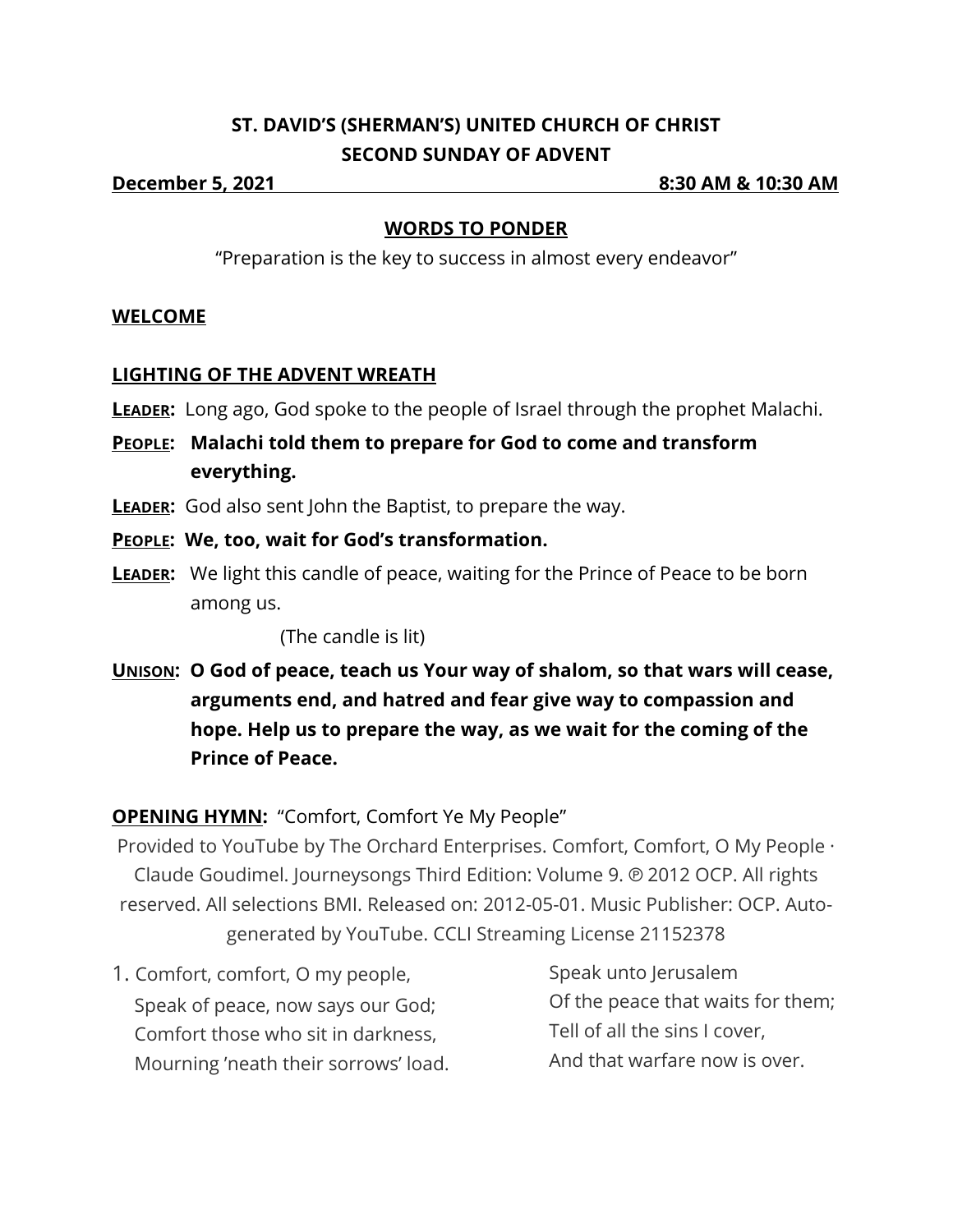2. Hark, the voice of one who's crying In the desert far and near, Bidding all to full repentance Since the kingdom now is here.

O that warning cry obey! Now prepare for God a way; Let the valleys rise to meet him And the hills bow down to greet him.

#### **UNISON PRAYER**

**O God, You cleanse our tarnished souls and purify our thoughts by the refining fire of judgment; we wait for the day of Your messengers coming, and give thanks for His righteousness by which we are saved from wrath. He walks with us in the valley. He levels the barriers we raise to evade His will. His paths are straight; we need only follow. We can endure the day of His coming, thanks to Your mercy; our prayers can be pleasing to You because of His sacrifice for us.**

**We intercede for those who are despairing. For them the valley seems endless, with no hope of escape. The walls of their own sense of inability close in upon them; they feel alone in their ordeal. Help us to speak the word of comfort and assurance, to offer the embrace of companionship and concern. Together may we smooth the rough places and fill the valleys, so that Your will for them may be fulfilled.**

**We pray on behalf of those encumbered with burdens too heavy to bear. Some of the weight is of their own choosing, some is not. May Christ, who bore our sins upon the cross, ease the burden of all who strain beneath the load. Yoke us with Him and with all who are heavy laden, so that together we may complete the tasks You have assigned to us.**

### **HOLY SCRIPTURES:** Malachi 3:1–4, Luke 1:68–79, Luke 3:1–6

### **MALACHI 3:1–4**

<sup>1</sup> "I will send my messenger, who will prepare the way before me. Then suddenly the Lord you are seeking will come to his temple; the messenger of the covenant, whom you desire, will come," says the LORD Almighty.

 $2$  But who can endure the day of his coming? Who can stand when he appears? For he will be like a refiner's fire or a launderer's soap.  $3$  He will sit as a refiner and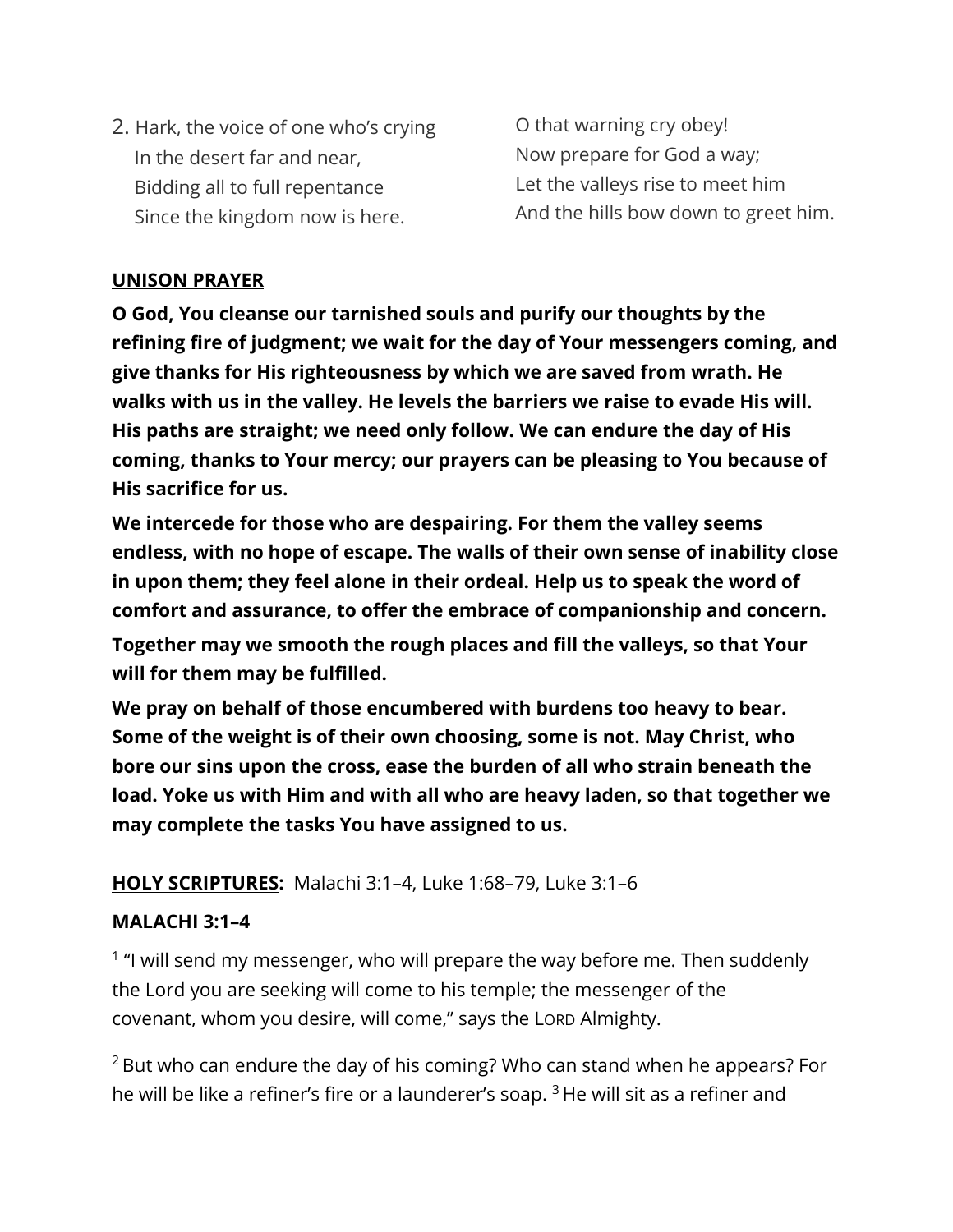purifier of silver; he will purify the Levites and refine them like gold and silver. Then the LORD will have men who will bring offerings in righteousness,  $4$  and the offerings of Judah and Jerusalem will be acceptable to the LORD, as in days gone by, as in former years.

## **LUKE 1:68–79**

**<sup>68</sup>** "Praise be to the Lord, the God of Israel, because he has come to his people and redeemed them. <sup>69</sup> He has raised up a horn<sup>[\[a\]](https://www.biblegateway.com/passage/?search=Luke%201:68-79&version=NIV&interface=print#fen-NIV-24963a)</sup> of salvation for us

- in the house of his servant David
- **<sup>70</sup>** (as he said through his holy prophets of long ago),
- **<sup>71</sup>** salvation from our enemies

and from the hand of all who hate us—

**<sup>72</sup>** to show mercy to our ancestors and to remember his holy covenant,

**<sup>73</sup>** the oath he swore to our father Abraham:

- **<sup>74</sup>** to rescue us from the hand of our enemies, and to enable us to serve him without fear
- **<sup>75</sup>** in holiness and righteousness before him all our days.
- **<sup>76</sup>** And you, my child, will be called a prophet of the Most High; for you will go on before the Lord to prepare the way for him,
- **<sup>77</sup>** to give his people the knowledge of salvation through the forgiveness of their sins,
- **<sup>78</sup>** because of the tender mercy of our God, by which the rising sun will come to us from heaven
- **<sup>79</sup>** to shine on those living in darkness and in the shadow of death, to guide our feet into the path of peace."

## **LUKE 3:1–6**

# **John the Baptist Prepares the Way**

**1** In the fifteenth year of the reign of Tiberius Caesar—when Pontius Pilate was governor of Judea, Herod tetrarch of Galilee, his brother Philip tetrarch of Iturea and Traconitis, and Lysanias tetrarch of Abilene— **<sup>2</sup>** during the high-priesthood of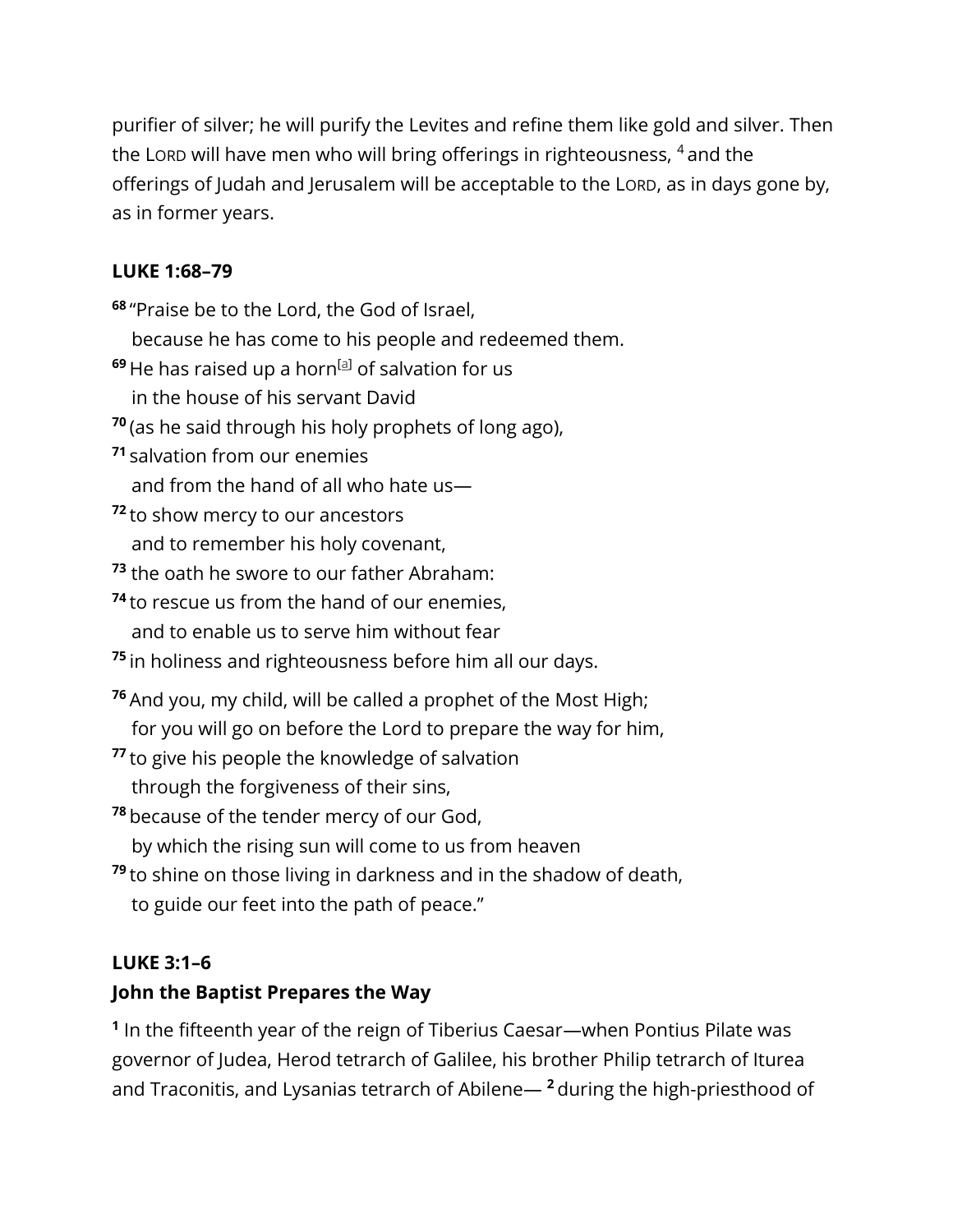Annas and Caiaphas, the word of God came to John son of Zechariah in the wilderness. **<sup>3</sup>** He went into all the country around the Jordan, preaching a baptism of repentance for the forgiveness of sins. **<sup>4</sup>** As it is written in the book of the words of Isaiah the prophet:

"A voice of one calling in the wilderness, 'Prepare the way for the Lord, make straight paths for him. **<sup>5</sup>** Every valley shall be filled in, every mountain and hill made low. The crooked roads shall become straight, the rough ways smooth. **<sup>6</sup>** And all people will see God's salvation.'"

### **CHILDREN's STORYTIME**

**SERMON:** "Getting Ready"

## **PASTORAL PRAYER AND THE LORD'S PRAYER**

**Our Father, who art in heaven, Hallowed be Thy name. Thy kingdom, come. Thy will be done, on earth as it is in heaven. Give us this day our daily bread. And forgive us our debts as we forgive our debtors. And lead us not into temptation but deliver us from evil. For thine is the kingdom, and the power, and the glory, forever. AMEN**

### **UNISON BENEDICTION**

**O Holy One of Israel. Remember now Your ancient promise; make straight the paths that lead to You, and smooth the rough ways, that in our day we might bring forth Your compassion for all humanity. AMEN**